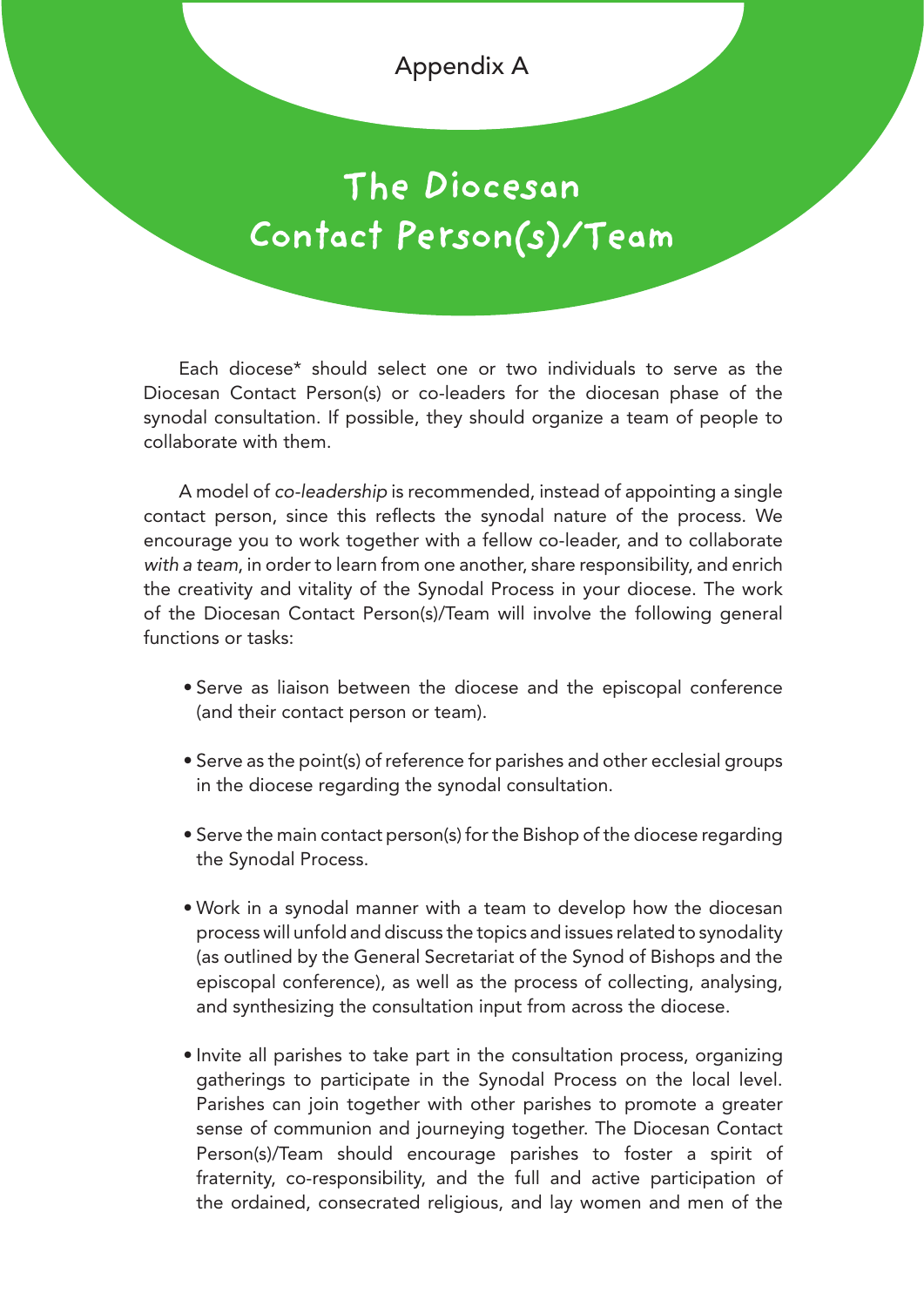community, including children, young people, single persons, married couples, families, and the elderly. In this way, the consultation process will represent the diversity of socio-economic and cultural/ethnic backgrounds and abilities in the local area, as well as encouraging consultation with those who are less active in the practice of the Catholic faith, those from different Christian denominations and other faith traditions, and residents in the local or civic community who have no connection to the parish.

- Invite each ministry, movement, ecclesial body, and department/office within the diocese to provide input to the questions included in the *Vademecum* and the accompanying documents from the vantage point of their specific ministry or focus area. Each of these groups can hold its own consultation, or work together with one another and/or with parishes in the diocese. Efforts should be made to involve all the various apostolates, cultures, communities, groups, initiatives, and ecumenical/interreligious efforts within diocese in the consultation process, fostering an authentic experience of synodality in the local Church.
- Offer training and accompaniment (in the form of workshops, webinars, videos, materials, and/or personal support) to those who will be responsible for carrying out and facilitating the consultation process on the local level (in parishes, communities, etc.), in order to help them to understand the meaning of synodality, the objectives of the current Synodal Process, and the characteristics of the synodal experience that they are trying to foster (for more information please consult the *Vademecum* or the Synod website).
- Develop methods for receiving input from the consultation process across the diocese and communicate this process to parishes, diocesan groups, religious communities, and movements, engaging the *widest participation possible*. This may include:
	- oSuggesting that parishes/communities appoint their own contact person/team to carry out the consultation.

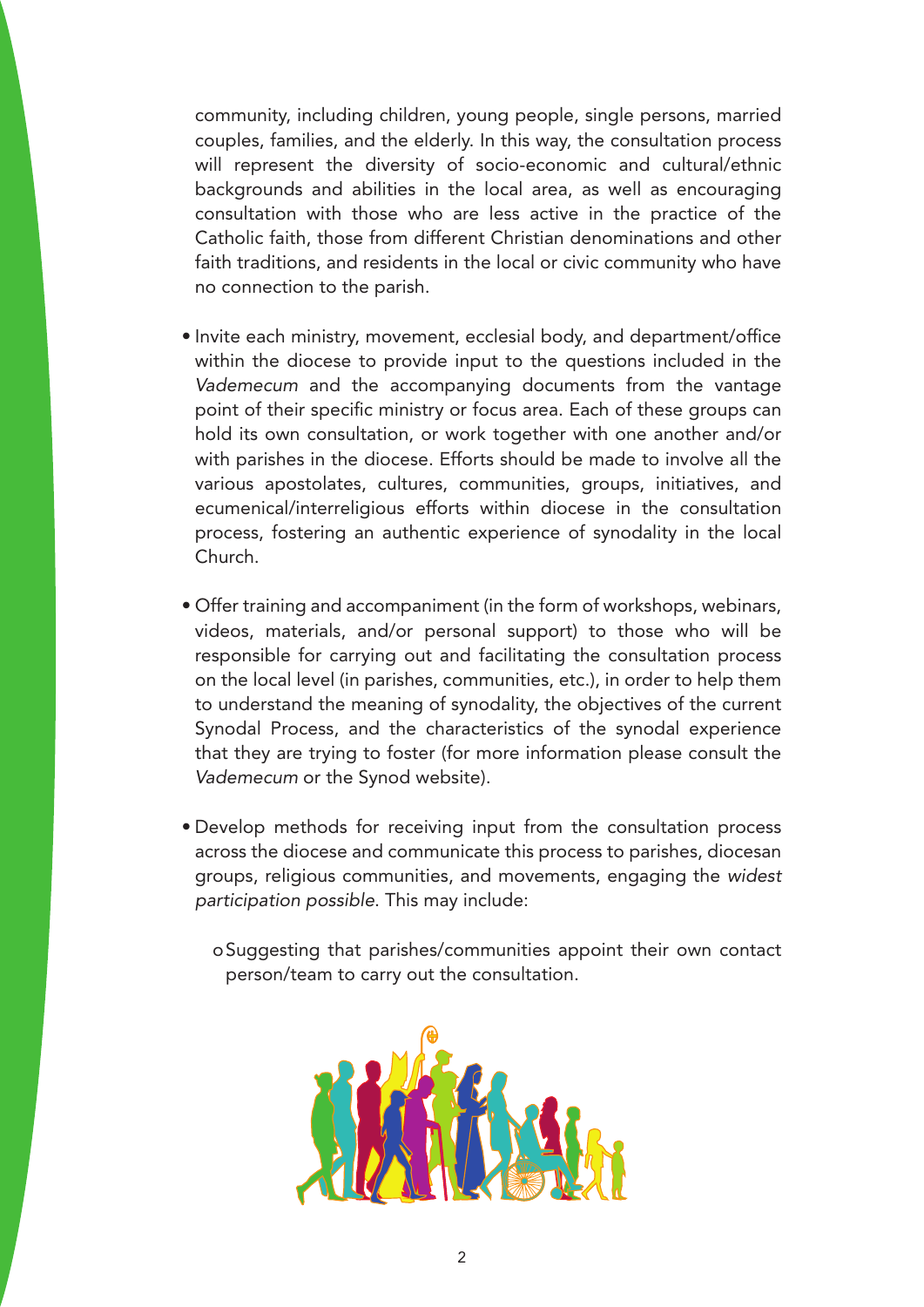- oSuggesting that parishes/communities conduct one, two, or more consultation meetings with people in the local community. Parishes/ groups may wish to have a special consultation for certain groups (for example, adolescents, young adults, married couples, migrants and refugees, those who are less active in the faith, and those who experience poverty and marginalization).
- oSuggesting that parishes find a way of synthesizing or take note of each consultation/conversation (either by means of a secretary/ note taker, through recording the meeting electronically, having participants or facilitators upload their notes online, or other means).
- oSetting up a specific deadline and the process/means by which all input is sent on to the Diocesan Contact Person(s)/Team.
- oEncouraging gatherings after the consultation process with those who participated and others, to share what has been done to follow-up on the input provided, and to discern the next steps for integrating the spirit and style of synodality on the local level.
- Regularly check in with each parish/community throughout the consultation phase, providing support, encouragement, accompaniment, and reiterating gratitude along the way.
- Gather the syntheses/input/insights from the local consultations in a timely manner.
- Oversee the organization of the Diocesan Pre-Synodal Meeting (see Appendix C).
- Analyse and synthesize the input gathered, developing *one succinct diocesan synthesis* totalling a maximum of ten pages, which will then be communicated to the episcopal conference by their stated deadline. This synthesis should be developed by the team working with the Diocesan Contact Person(s), in collaboration with the Bishop and/or his designate (see Appendix D).
- Send the diocesan synthesis to the episcopal conference in a timely manner.

The Diocesan Contact Person(s) and team should have the following *qualities*: